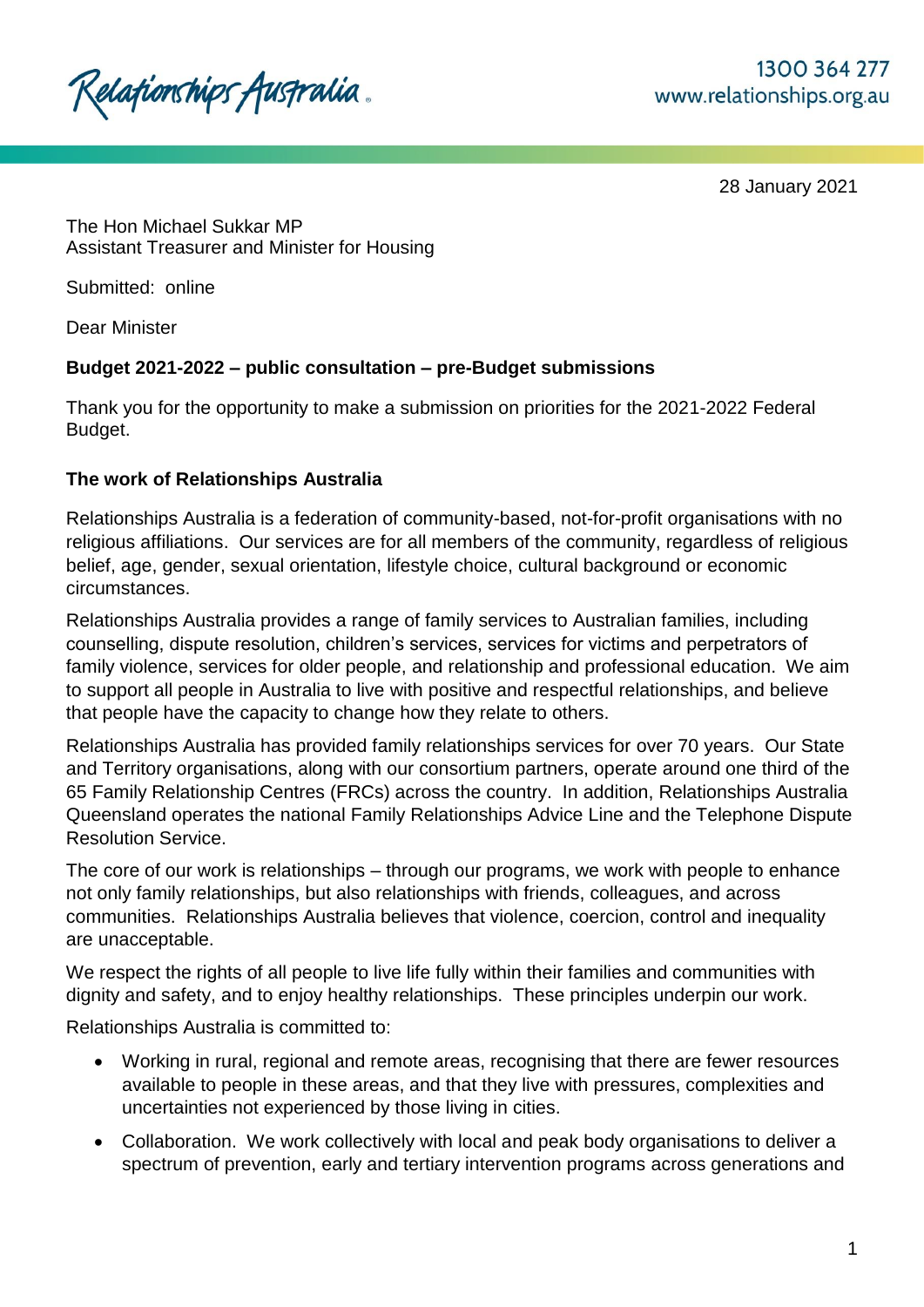Relationships Australia.

with men, women, young people and children. We recognise that often a complex suite of supports (for example, family support programs, mental health services, gambling services, drug and alcohol services, and public housing) is needed by people affected by family violence and other complexities in relationships.

- Enriching family relationships, including providing support to parents, and encouraging good and respectful communication.
- Ensuring that social and financial disadvantage is not a barrier to accessing services.
- Contributing practice evidence and skills to research projects, to the development of public policy and to the provision of effective supports to families.

This submission draws upon:

- our lengthy experience in delivering diverse programs
- evidence-based programs and research, and
- our leadership and policy development experience.

The Commonwealth funds Relationships Australia to deliver a range of support services. These funds are administered by the Department of Social Services and the Attorney-General's Department, through the Family and Relationship Services and Family Law Services programs. The priorities identified by Relationships Australia in this submission relate to these programs.

#### **The impacts of COVID on families**

l

The impacts of COVID-19 are, and will continue to be, felt across all sections of society; and the challenges for Australian families, individuals and the community more broadly have never been greater.

The onset of the COVID-19 pandemic has exacerbated existing vulnerabilities and stressors, including for families affected by family and domestic violence. Relationships Australia recognises this, and the resulting need to ensure ongoing universal services as well as tailored and specialised services for those at risk.

In addition, and prior to COVID-19. Australia was experiencing a loneliness epidemic.<sup>1</sup> Commentators and service providers alike are rightly concerned about the risk of increased loneliness and social isolation, and the significant physical and mental health consequences associated, including a potential rise in suicidality among the Australian population. While it is vital that we continue as a society to adhere to physical distancing rules, we must also prioritise maintaining healthy social connection as a key to good mental and physical health.

Our relationships will be a crucial foundation from which society is able to withstand this challenging time, and importantly, to rebuild over the coming years.

In order to ensure support for healthy and safe relationships, it is essential that due attention be paid to the ongoing needs of individuals, families and communities more broadly. As we begin

<sup>1</sup> See Relationships Australia's 2018 report *Is Australia Experiencing an Epidemic of Loneliness?* here: <https://www.relationships.org.au/what-we-do/research/is-australia-experiencing-an-epidemic-of-loneliness>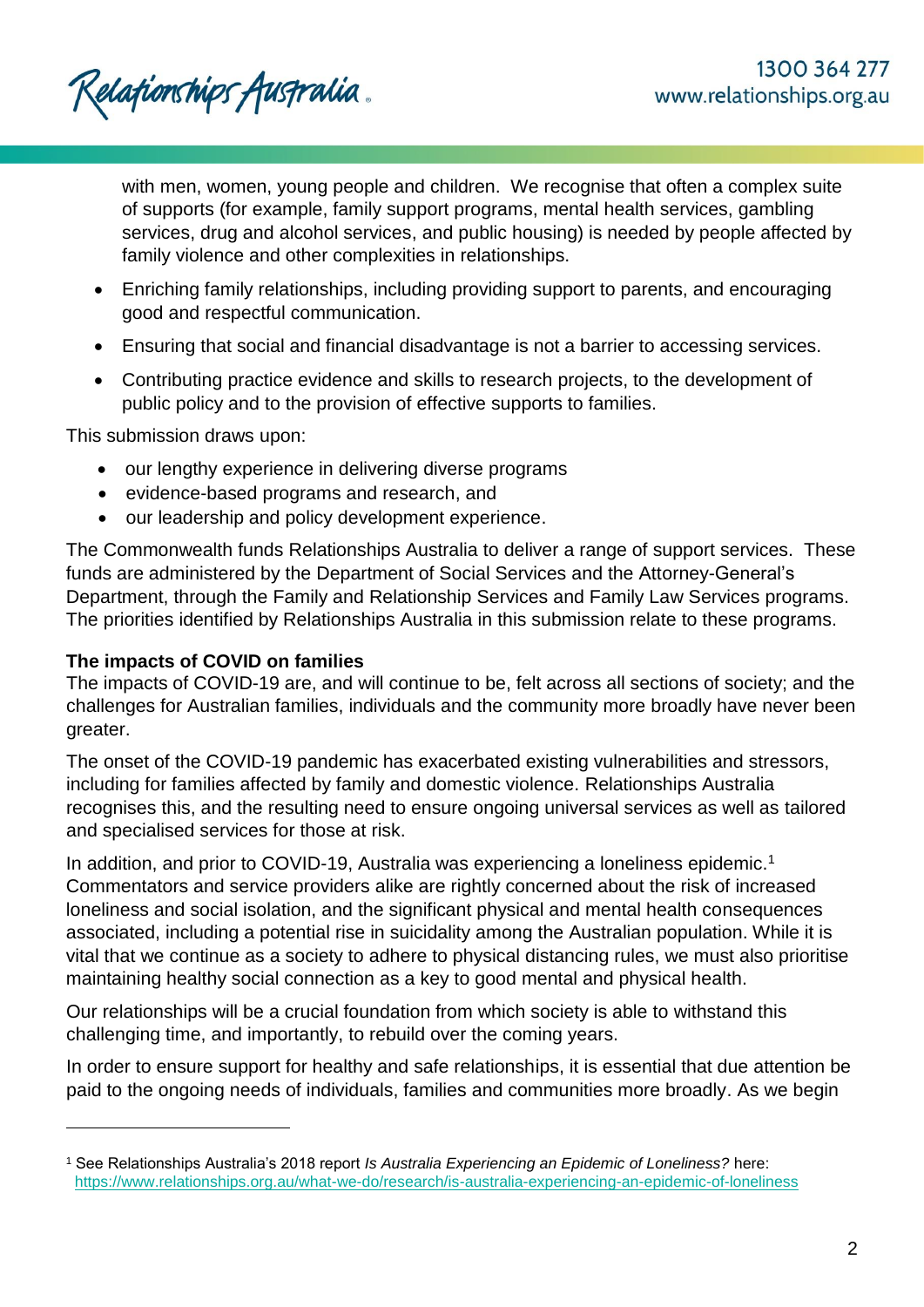to emerge from the initial phase of responses to COVID-19, healthy and safe relationships assist people to manage the uncertainty that continues to surround the pandemic, and focus on rebuilding.

For this to occur, secure and adequate funding must be maintained for the dedicated community service organisations that work tirelessly across the country. This requires an ongoing commitment from government to the programs that support community.

In light of this, we welcome and appreciate the Commonwealth's commitment, as part of the October 2020 Budget, to increase base funding of services affected by the Fair Work Commission's 2012 Equal Remuneration Order. This commitment, together with the recent announcement of a five-year extension to the majority of services funded under the Department of Social Services' Families and Children Activity, is more crucial than ever and places the sector in a strong position to continue to support Australia's most vulnerable.

## **Priority funding areas for Family Law**

l

Relationships Australia acknowledges the Commonwealth's ongoing focus on enhancing the family law system over the past year; noting, in particular:

- establishment of the Lighthouse Project with committed funding of \$13.5million over three years
- additional resourcing of the Family Court in response to COVID-19
- extensive work to prevent and respond to abuse of older people
- the Joint Select Inquiry into Australia's Family Law System, and
- the House of Representatives Social Policy and Legal Affairs Committee Inquiry into family, domestic and sexual violence.

Notwithstanding these promising developments, we note, with some regret, the cessation in July 2020 of the Legally Assisted and Culturally Appropriate (LACA) FDR project pilot, which provided crucial services to clients of diverse backgrounds, who were affected by family violence. The project received positive feedback from clients and service providers but ceased at the end of the pilot period, resulting in a termination of services to clients and the loss of crucial staff and expertise. No evaluation report appears to have been made public, although the Crawford School of Public Policy was engaged to undertake the evaluation.<sup>2</sup> Relationships Australia sees clear benefits in having CALD-specific services that are rolled out on an ongoing basis, and recommends such services be funded nationally.

Consistent with the findings made by the Australian Law Reform Commission in its final report on the family law system, and ongoing expressions of concern about that system's fitness for purpose, Relationships Australia takes this opportunity to suggest the following funding priorities for the upcoming Federal Budget.

<sup>2</sup> See [https://read.crawford.anu.edu.au/research/impact/15579/providing-legally-assisted-culturally-appropriate](https://read.crawford.anu.edu.au/research/impact/15579/providing-legally-assisted-culturally-appropriate-family-dispute-resolution)[family-dispute-resolution.](https://read.crawford.anu.edu.au/research/impact/15579/providing-legally-assisted-culturally-appropriate-family-dispute-resolution)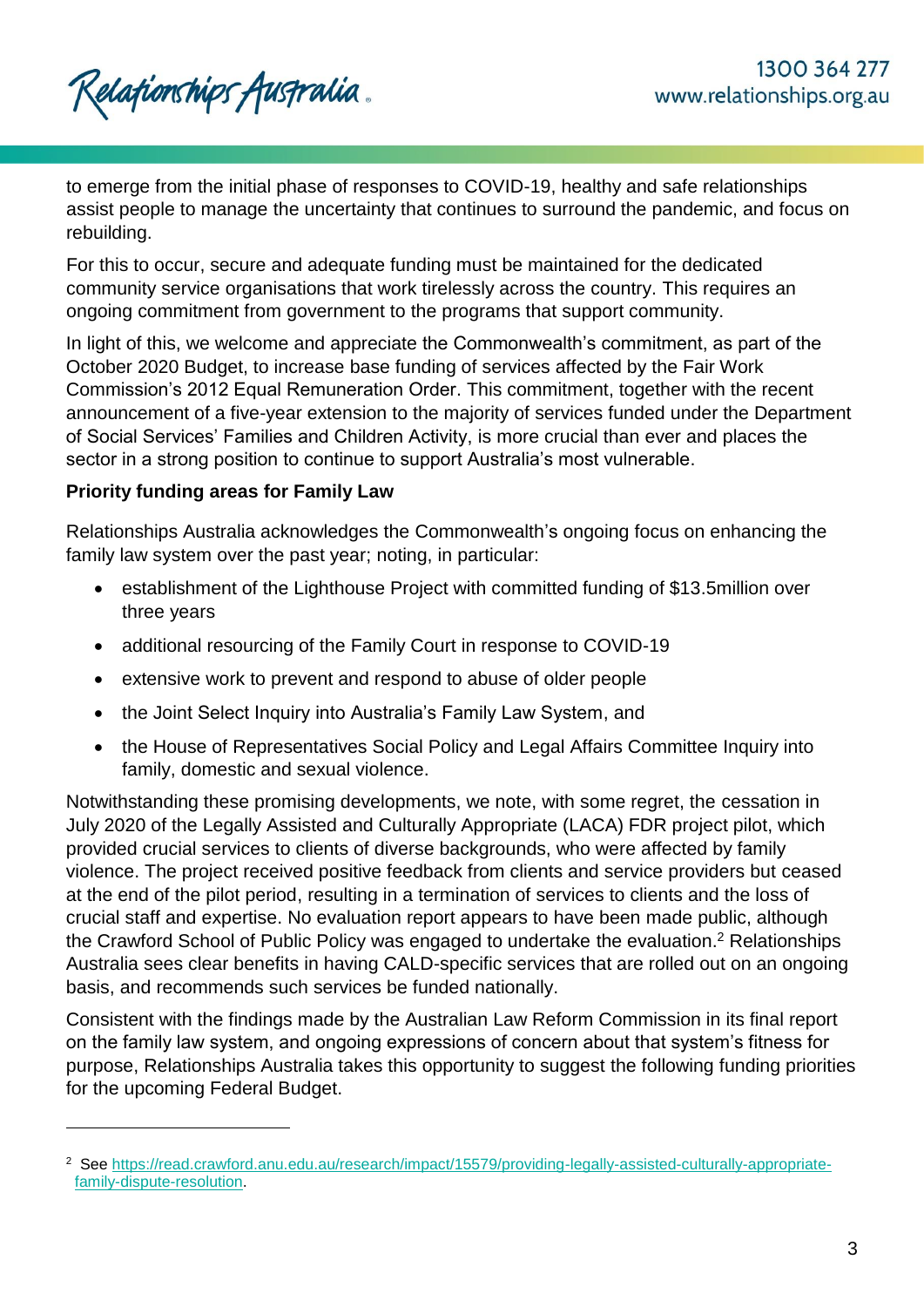### **Children's Contact Services (administered through the Family Law Services Program)**

Children's Contact Services are critical facilities that, when well-designed and resourced, support healthy relationships between children and their parents. Properly-resourced, they can offer support in response to a crisis (eg by providing supervised contact opportunities in circumstances of high family conflict) and, as families stabilise, support parents to (re-)establish healthy relationships with their children (eg with education and referrals to appropriate support services). There is general agreement among providers and users that existing CCSs are desperately underfunded. This severe shortfall:

- causes unacceptable delays in accessing services, often to the point of preventing parents from spending time with their children, despite the courts having ordered that contact be facilitated – this is a source of deep pain and frustration and undermines the courts
- prevents Commonwealth-funded CCSs from realising their full potential as enablers of healthy parenting, and
- incentivises the use of unsupervised providers of uncertain quality and safety.

The onset of the COVID-19 pandemic had a significant impact on CCS across the country. By its very nature, this service requires face-to-face contact with families and as such, service providers faced a reduction in appointments that could be offered due to cleaning requirements, physical distancing, etc. While families were, for the most part, understanding and patient in the face of the pandemic and the limitations it brought about, it is apparent that additional resourcing is essential to ensure future CCS has sufficient capacity to meet client need.

We vigorously urge the Commonwealth, as a matter of urgency, to fund these services to not only provide timely supervised contact, but also to offer parenting education and other support services, as needed. This would better support, over time, reductions in services to families as parenting capability grows. Properly funded CCSs would:

- proactively transition families from high to lower need and, ultimately, to self-management, and
- offer longer-term support for higher needs families with complex needs (something not addressed by current CCSs operating as standalone services).

Relationships Australia recognises that this would involve considerable expenditure. However, the current pattern of spending money on short-term crisis responses is unsustainable, and only guarantees an ongoing need for recurrent spend. It deprives society of the opportunities to reap the benefits of healthy families and to enjoy the downstream savings delivered by lower expenditure on health and intergenerational social welfare dependency.

## **ALRC recommendations 57-60 (inclusive)**

Relationships Australia looks forward to working with the Joint Select Committee on Australia's Family Law System. Pending the Committee's report in 2020, we consider that enhancements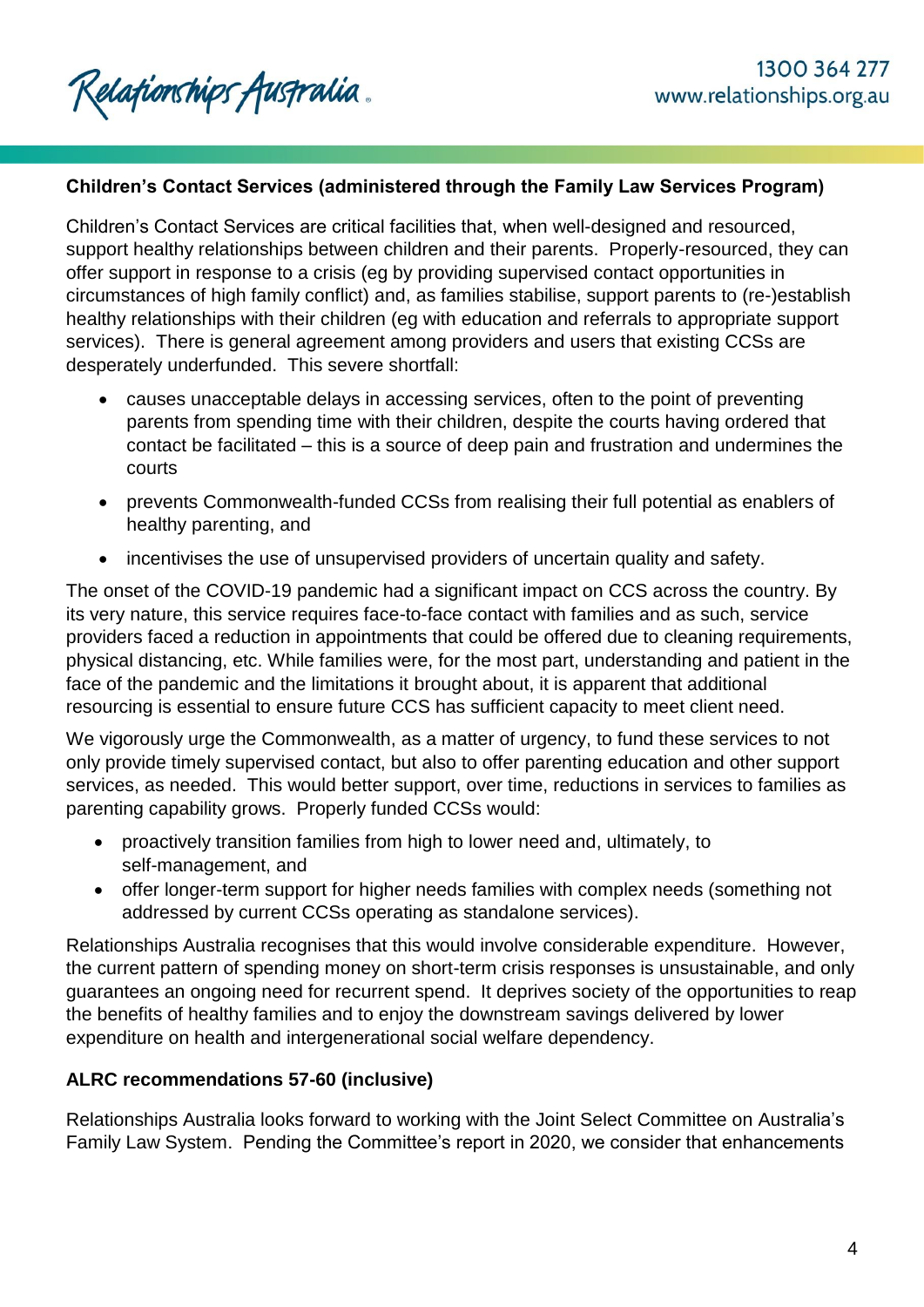

are urgently needed to expand the functions of the Family Advocacy and Support Services and Family Relationships Centres, as recommended by the Australian Law Reform Commission.

### **Abuse of older people – funding for essential services**

Relationships Australia acknowledges that in recent years we have seen an increase in awareness and understanding of the scourge of elder abuse in our communities. The report by the ALRC, *Elder Abuse – A National Legal Response*, <sup>3</sup> was launched on 15 June 2017, and made 43 recommendations. The Commonwealth, with support from States and Territories, has embarked on a range of service pilots and other policy initiatives, such as a National Plan to Respond to the Abuse of Older Australians and the launch of COMPASS, a comprehensive website providing accessible information to the public. We also have an ongoing Royal Commission into Aged Care Quality and Safety, which has brought to light a range of other situations in which older members of our community are abused and exploited.

We know that elder abuse is a significant issue in our society. It is unacceptable.

Relationships Australia is therefore proud of its involvement in the Commonwealth's Elder Abuse Service Trials, funded by the Attorney-General's Department. These Service Trials have seen the establishment of pilot services across three service streams in various locations across the country. As the only provider under the "Case Management and Mediation" stream, Relationships Australia offers case management, counselling and mediation services through our offices in Western Australia, Northern Territory, Queensland and Canberra & Region.

Amplifying the voice of an older person in a volatile family requires a sophisticated and integrated response to engage all family members. Our experience confirms the value of a holistic model that is tailored to our clients' unique circumstances, including complex co-morbidities experienced by the older person, their carer/s and other family members. Such co-morbidities include past trauma, mental ill-health, a history of family and domestic violence and substance misuse.

In delivering these services, it has become evident that complexity and high level of need is common, and that effective responses require a combination of case coordination, mediation and counselling to reduce the risk and impact of elder abuse. Further, our experience suggests that healthy ongoing relationships are as important for the older person's safety and well-being as the immediate response to the circumstances leading to their abuse. Accordingly, effective resolution of these matters requires a focus on relationships, with a view to exploring and resetting relationship dynamics, and empowering individuals with the necessary skills.

The Elder Abuse Service Trials are currently funded to 30 June 2022 and are subject to an evaluation process. It is our view that, as a result of disruption in access arising from the COVID-19 pandemic, it would be appropriate to extend the trial so that those in need can continue to access these vital services in a safe and private way. We do not feel that the trial has operated sufficiently, in light of the pandemic, to allow a robust collection of data and analysis to inform future policy.

l

<sup>3</sup> ALRC Report 131, *Elder Abuse – A National Legal Response*.